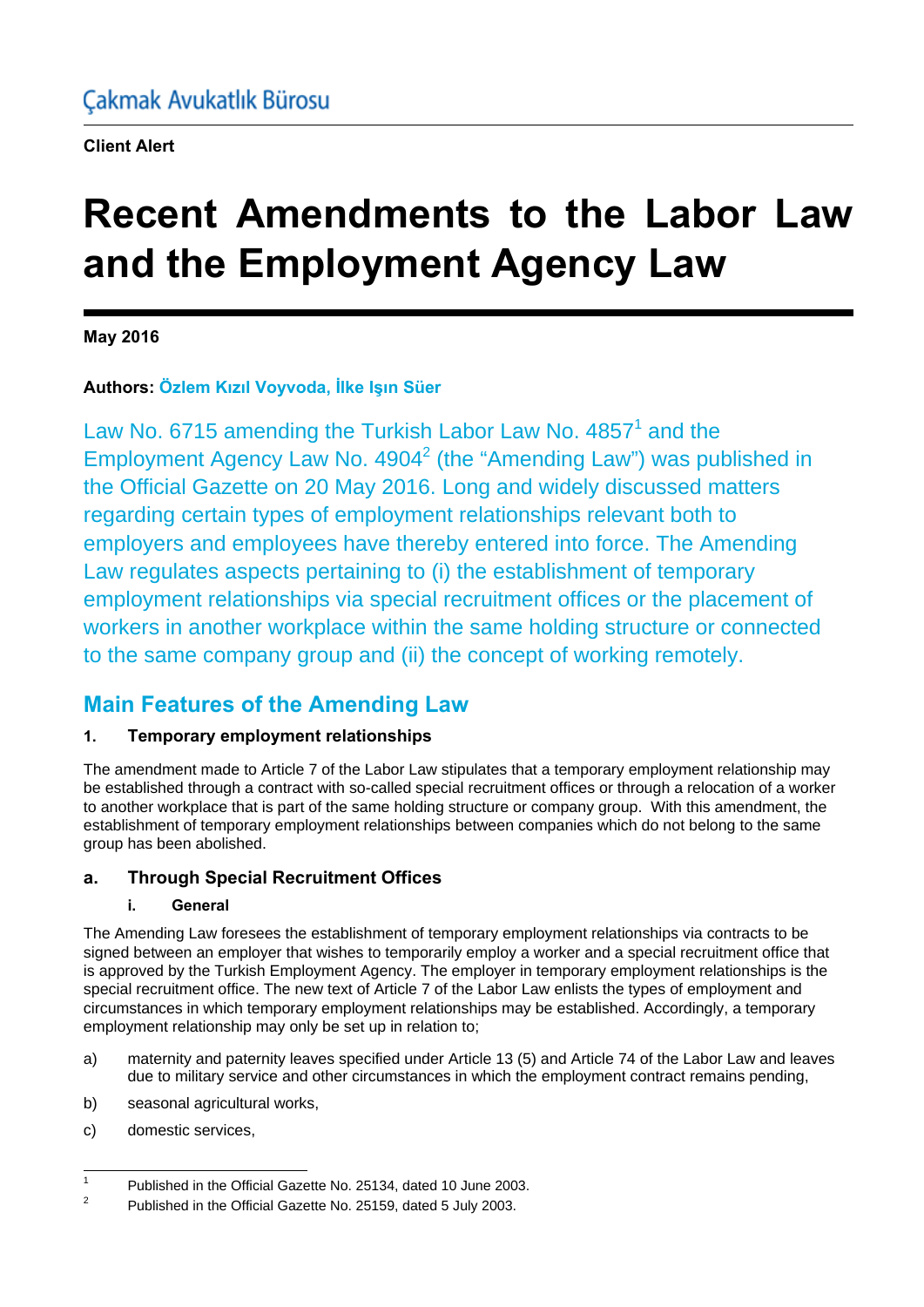- d) works which are not deemed to constitute routine works of the business and performed intermittently,
- e) urgent works regarding occupational health and safety or cases of force majeure that affect production to a large extent;
- f) unforeseeable cases in which the average production and service capacity unexpectedly increases in a manner that requires the establishment of a temporary employment relationship;
- g) increases in periodical works other than seasonal work.

#### **ii. Applicable time limits**

Temporary employment relationships to be established through special recruitment offices are subject to certain time limits. The below are the time restrictions applicable to different types of work and circumstances enlisted above.

| <b>Type of work</b> | <b>Duration</b>                                                                                                                   |
|---------------------|-----------------------------------------------------------------------------------------------------------------------------------|
| а                   | Throughout the duration of the situation.                                                                                         |
| b                   | No time limit.                                                                                                                    |
| C                   |                                                                                                                                   |
| d                   | Maximum four months. This period may be extended twice at most; provided that<br>the total duration does not exceed eight months. |
| е                   |                                                                                                                                   |
|                     |                                                                                                                                   |
| g                   | Maximum four months.                                                                                                              |

The contract between the special recruitment office and the employer of the temporary employee shall include clauses regarding the commencement and termination date of the contract, the nature of work, the fee to be paid to special recruitment office and special clauses, if any, regarding the employer and the special recruitment agency. It is important to note that in cases the agreed duration of the contract is exceeded, the temporary nature of the employment relationship automatically changes into an indefinite employment relationship. In other words, the employment relationship that was intended to be temporary will become indefinite in cases the employment relationship continues beyond the termination date set in the contract.

#### **iii. Important limitations**

The amendment introduces certain rules regulating the temporary employment relationship that must be adhered to by the parties in an attempt to ensure that the concept of temporary employment is not abused so as to creating adverse effects for job seekers, as follows:

- With regard to the time limits mentioned above, it must be underlined that an employer employing a temporary employee may not re-employ another temporary employee for the same task for a period of six months as of the expiry of the stipulated time. Hence, an employer that has employed a temporary employee for a specific work is prohibited to re-employ a temporary employee for the same work as long as the mandated break of six months has not passed.
- The Amending Law further prescribes that a temporary employment relationship via special recruitment offices cannot be established (i) for a period of eight months in workplaces in which a mass termination has occurred in accordance with Article 29 of the Labor Law, (ii) in public institutions and organization and (iii) in workplaces engaged in underground mining activities.
- Another limitation deals with the situation of strikes and lock-outs; and provides that employers may not employ temporary employees in the course of strikes or lock-outs, without prejudice to Article 65 of Law No. 6356 on Trade Unions and Collective Bargaining Agreements3, which regulates the employees who may not attend legal strikes and lock-outs.

<sup>-&</sup>lt;br>3

Published in the Official Gazette No. 28460, dated 7 November 2012.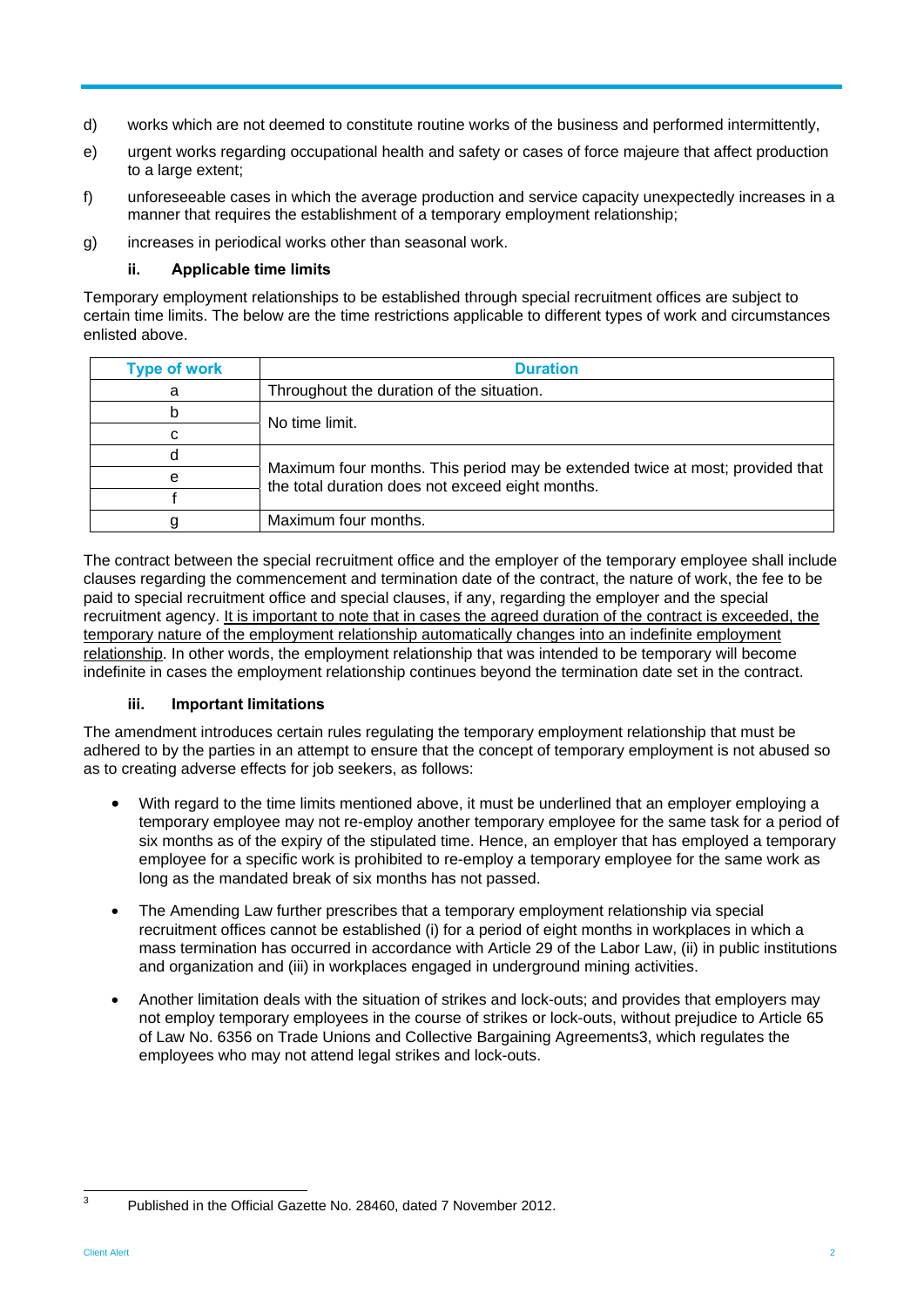- In cases of temporary employment falling within the category of item (f) above, the number of temporary employees may not exceed one fourth of the number of employees working at the workplace. Yet, in workplaces with ten or less employees, temporary employment relationships may be established for up to five workers. For the purposes of determining the number of employees of a workplace, employees working on a part-time basis are accepted as full-time employees.
- In the event that a contract of an employee is terminated, the Amending Law provides that the employer cannot hire the same employee through a temporary employment relationship for a period of six months following his employment termination date.

#### **iv. Establishment and nature of special recruitment offices**

The Amending Law introduces a definition of special recruitment offices under Article 2 of the Turkish Employment Agency Law No. 4904, which provides that special recruitment offices are offices that are established by natural and legal persons and approved by the Turkish Employment Agency to act as an agency to establish employment relationship between job seekers and employers and/or engage in temporary employment relationships.

Article 17 of Law No. 4904 provides the applicable rules for the establishment of special recruitment offices, their field of activity and the conditions for obtaining the permit necessary to establish temporary employment relationships. The amended provision includes conditions regarding employment arrangement services on the one hand, and conditions for the competence to establish temporary employment relationships on the other. One of the most important conditions enlisted under Article 17 is that offices that wish to engage in temporary employment relationships must be active special recruitment offices that are registered with the Turkish Employment Agency at least for two years prior to the date of their application for such permit.

The Amending Law stipulates that the permit for temporary employment services is given for a three years' term and may be extended for further three years provided that the required conditions exist and the application for extension is made within the prescribed time.

#### **b. Relocation of workers within a holding structure or company group**

The second method of establishing temporary employment relationships is by way of a temporary transfer of an employee to another workplace that is within the same holding structure or company group, which is a practice also recognized under the former version of Article 7 of the Labor Law. The Amending Law however narrowed the scope of this concept by removing the practice of temporarily hiring an employee from a third party employer. However, Provisional Article 7 of the Labor Law provides that temporary employment relationships established between two companies which are not in the same group shall continue throughout the term of the respective contract.

The establishment of a temporary employment relationship through such relocation requires the written consent of the employee to be temporarily employed in another workplace. With regard to duration and time limits, the Amending Law stipulates that the temporary employment may be established in writing for a maximum period of six months, which may be extended twice at most.

The duty of paying wages and social security premiums remains with the employer that temporarily transfers the employee. The employer employing the temporary employee is jointly responsible with the employer transferring the employee for the unpaid wage relating to the period of temporary employment, for the duty to take care of the employee and for the payment of the employee's social security premiums.

#### **2. The concept of working remotely**

The Amending Law introduces the concept of working remotely into Article 14 of the Labor Law that previously solely regulated the concept of working on call. This concept is defined as an employment relationship that is established on the basis of a written agreement which foresees that the work within the scope of the employer's working organization is undertaken by the employee from home or outside the office via technological devices.

The Amending Law envisages certain aspects that must be included into this type of employment contracts, however, other than those special provisions, it regulates that employees working remotely should not be subject to different treatments simply on the basis of the nature of the employment relationship and without